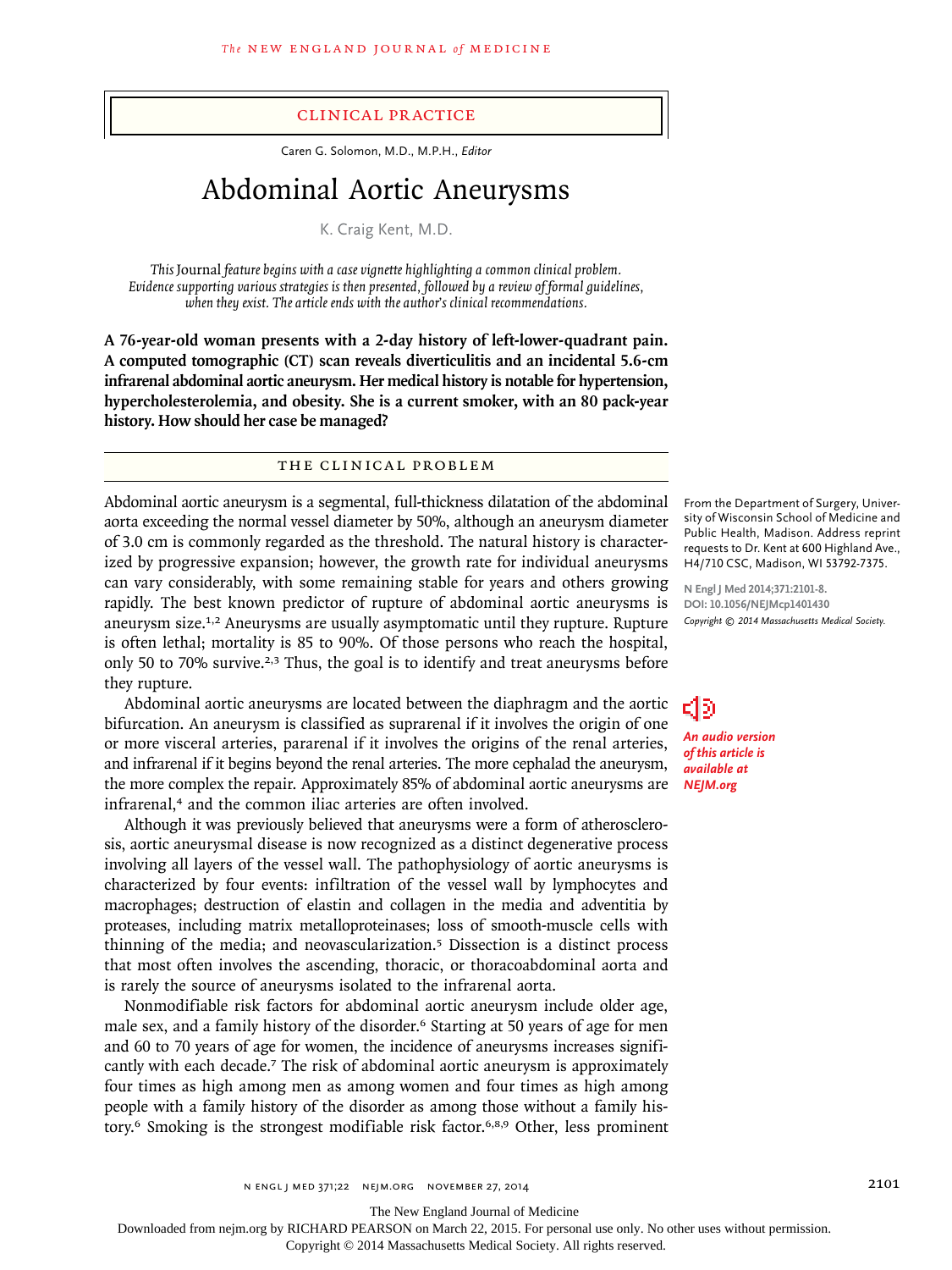#### **key Clinical points**

#### **Abdominal Aortic Aneurysms**

- Abdominal aortic aneurysms are usually asymptomatic until they rupture, with an ensuing mortality of 85 to 90%.
- Symptomatic patients require urgent repair.
- U.S. Preventive Services Task Force recommendations support screening in men 65 to 75 years of age with a history of smoking and selective screening in men 65 to 75 years of age without a smoking history, although the optimal cohort to be screened remains controversial.
- The usual threshold for elective repair is an aortic diameter of 5.5 cm in men and 5.0 cm in women.
- Endovascular repair results in lower perioperative morbidity and mortality than open repair, but the two methods are associated with similar mortality in the long term (8 to 10 years).
- Patients treated with endovascular repair require long-term surveillance owing to a small risk of aneurysm sac reperfusion and late rupture.
- Decisions regarding prophylactic repair whether to pursue it and, if so, what type of repair to perform — must take into account anatomy (not all patients have anatomy amenable to endovascular repair), operative risk, and patient preference.

risk factors for abdominal aortic aneurysm include hypertension, an elevated cholesterol level, obesity, and preexisting atherosclerotic occlusive disease.<sup>6</sup> Abdominal aortic aneurysms are more prevalent among whites than among blacks, Asians, and Hispanics.6,10 Lifestyle factors associated with a reduced risk include regular exercise and a favorable diet (i.e., adequate intake of fruit, vegetables, and nuts).6 Diabetes mellitus is also associated with a reduced risk.<sup>6,11</sup>

The prevalence of abdominal aortic aneurysms appears to be declining. In a recent Swedish study involving ultrasonographic screening of 65-yearold men, the prevalence of abdominal aortic aneurysms was  $2.2\%$ ,<sup>12</sup> whereas in earlier studies, the reported prevalence was 4 to 8% among men 65 to 80 years of age.6,13-15 This trend is probably the result of risk-factor modification — in particular, declining rates of smoking.6,16 Abdominal aortic aneurysms have been reported to result in approximately 13,000 deaths annually in the United States; however, this is probably an underestimation, given that unexplained sudden death can be related to aneurysm rupture.<sup>17-19</sup>

#### Strategies and Evidence

## **Screening**

Aneurysms can be discovered on abdominal examination; however, because of the retroperito-

neal location of the aorta, accuracy is low. Ultrasonography is the primary method used for screening and is highly sensitive (95%) and specific  $(100\%)$ .<sup>20</sup> CT scanning and magnetic resonance imaging (MRI) are expensive, incur risks (radiation exposure from CT and risks associated with intravenous contrast material), and should not be used for screening but rather reserved for preinterventional planning. A meta-analysis of four randomized trials of screening for abdominal aortic aneurysm in older men, with up to 15 years of follow-up, showed a significant and substantial reduction in the risk of death from abdominal aortic aneurysm and the need for emergency surgery, with an associated increase in elective intervention.<sup>21</sup>

Only a few countries have adopted national screening policies, and the targeted populations are inconsistent. In England, the recommendation is for a one-time screening of all men 65 years of age or older.<sup>22</sup> The current recommendations of the U.S. Preventive Services Task Force are a onetime screening in men 65 to 75 years of age who have ever smoked (grade B recommendation) and selective screening in men 65 to 75 years of age who have never smoked (grade C recommendation).23 Medicare also covers screening for patients with a family history of abdominal aortic aneurysm,24 as recommended by some other professional guidelines.<sup>25,26</sup> Data from nonrandomized

The New England Journal of Medicine

Downloaded from nejm.org by RICHARD PEARSON on March 22, 2015. For personal use only. No other uses without permission.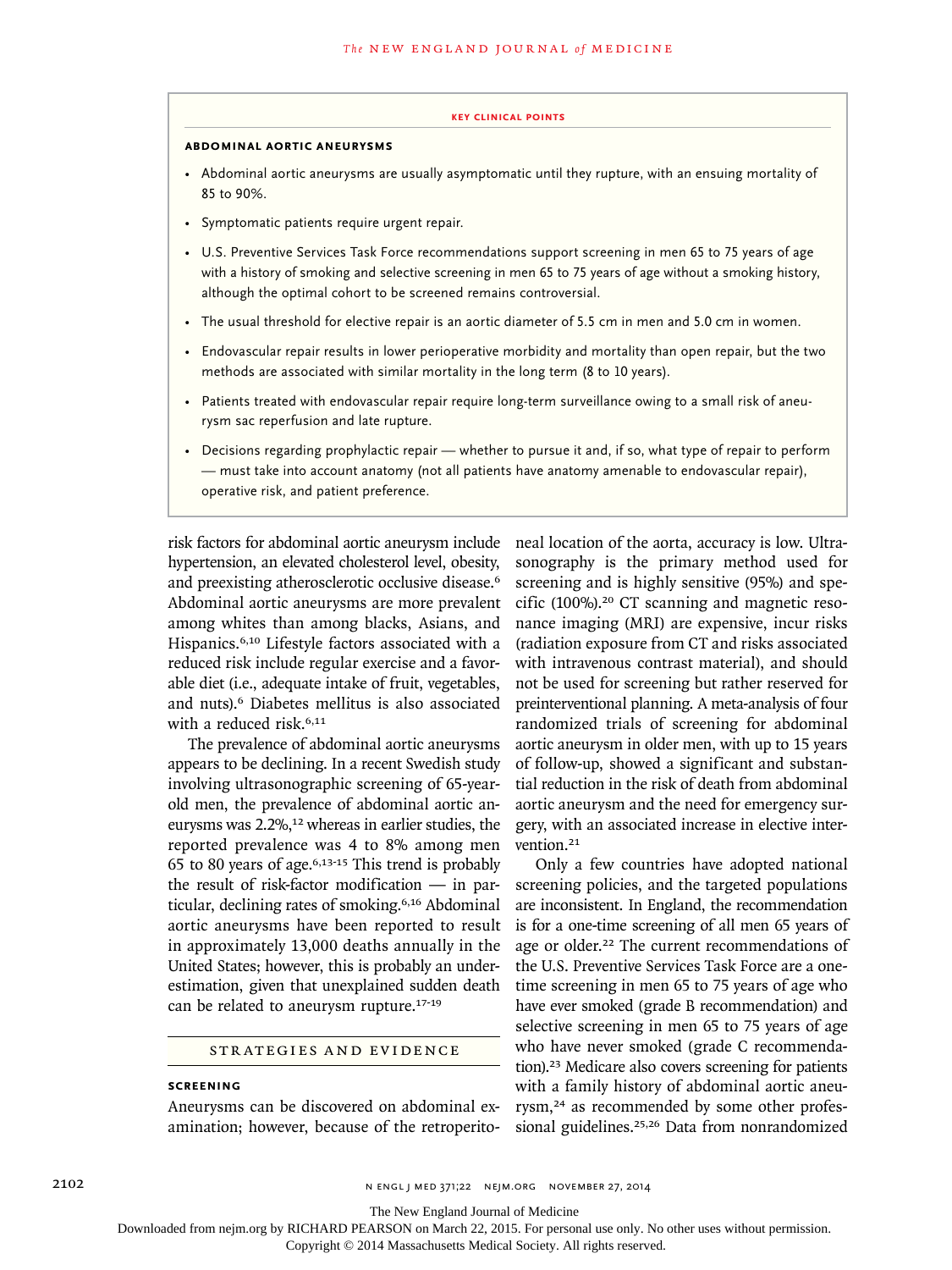studies suggest that there may be subgroups of women who benefit from screening; however, this finding has not been prospectively validated.<sup>6</sup> A scoring system inclusive of multiple recognized risk factors has been proposed to identify both men and women whose risk is sufficiently high to justify screening, but this has also not been prospectively validated.6 Even with the foregoing recommendations, screening is often not performed because patients and physicians may be unaware of the need.<sup>27</sup>

# **Aneurysm Growth and Surveillance**

Small abdominal aortic aneurysms (3.0 to 5.4 cm in diameter), when identified, should be monitored for expansion. In accordance with Laplace's law, the larger the aneurysm, the higher the rate of expansion. Current guidelines regarding the frequency of monitoring are as follows: for aneurysms with a diameter of 3.0 to 3.4 cm, every 3 years; 3.5 to 4.4 cm, yearly; and 4.5 to 5.4 cm, every 6 months.<sup>25</sup> A recent meta-analysis involving more than 15,000 patients, which assessed expansion and rupture rates as a function of aneurysm size, suggested that longer surveillance intervals (several years) may be safe, particularly for aneurysms smaller than 4.0 cm in diameter.<sup>28</sup>

# **Treatment**

## *Risk-Factor Modification*

The prevalence and size of aneurysms are strongly associated with both the amount and duration of smoking; cessation of smoking can reverse this risk and is associated with a reduced rate of aneurysmal growth.6,8,9 The recognized association between either hypertension or hypercholesterolemia and the occurrence of abdominal aortic aneurysm suggests that control of these coexisting conditions with medications such as antihypertensive agents and statins may decrease the risk, although limited data are available to support this hypothesis (see below). In any case, many patients with abdominal aortic aneurysm have clinically significant cardiovascular disease; thus, medical management of coexisting conditions is recommended to reduce the incidence of cardiovascular events in these high-risk patients.<sup>29</sup>

#### *Medical Therapy*

Several drugs have been evaluated for their potential to limit abdominal aortic aneurysm. Betablockers, antibiotics, and antiinflammatory agents have been examined in randomized trials, and angiotensin-converting–enzyme inhibitors, angiotensin-receptor blockers, statins, and antiplatelet agents have been examined in nonrandomized studies. Unfortunately, none of these drugs have been shown to provide a benefit.<sup>30,31</sup> Doxycycline inhibits matrix metalloproteinases, a finding that suggests that it might reduce the growth of aneurysms. However, in a placebo-controlled, randomized trial, doxycycline at a daily dose of 100 mg did not reduce the growth of small aneurysms over a follow-up period of 18 months.<sup>32</sup> Several medication regimens, including a higher dose of doxycycline and drugs that inhibit the renin–angiotensin pathway, are currently being evaluated in randomized trials (ClinicalTrials.gov numbers NCT01756833, NCT01904981, and NCT01683084).

#### *Indications for Aneurysm Repair*

The goal of elective intervention is to prevent rupture. However, there are risks associated with surgery, and thus it is essential to select patients who are expected to have a long-term benefit from elective aneurysm repair. Although the diameter of an abdominal aortic aneurysm is the best known predictor of rupture, small aneurysms occasionally rupture, and some large aneurysms do not.

Two large, randomized trials, the U.K. Small Aneurysm Trial<sup>33</sup> and the Aneurysm Detection and Management (ADAM) Veterans Affairs Cooperative Study,<sup>34</sup> have compared elective open surgery with surveillance by means of ultrasonography or CT in patients with asymptomatic abdominal aortic aneurysms that were 4.0 to 5.5 cm in diameter. Elective open surgery did not improve survival in either trial. The annual risk of rupture for aneurysms that are less than 5.5 cm in diameter is 1% or lower,<sup>33,34</sup> whereas the risk increases significantly for aneurysms above this threshold (Table 1).<sup>35</sup> Thus, under most circumstances, aneurysms should not be prophylactically repaired unless they are at least 5.5 cm in diameter. Results of a trial comparing endovascular repair with surveillance indicate that the 5.5-cm threshold also applies to patients treated with endovascular repair.<sup>36</sup>

Nevertheless, there are occasions when repair of small aneurysms should be considered. Symptoms are a harbinger of rupture, and the time from the onset of symptoms to rupture and death can be brief and is unpredictable. Consequently,

The New England Journal of Medicine

Downloaded from nejm.org by RICHARD PEARSON on March 22, 2015. For personal use only. No other uses without permission.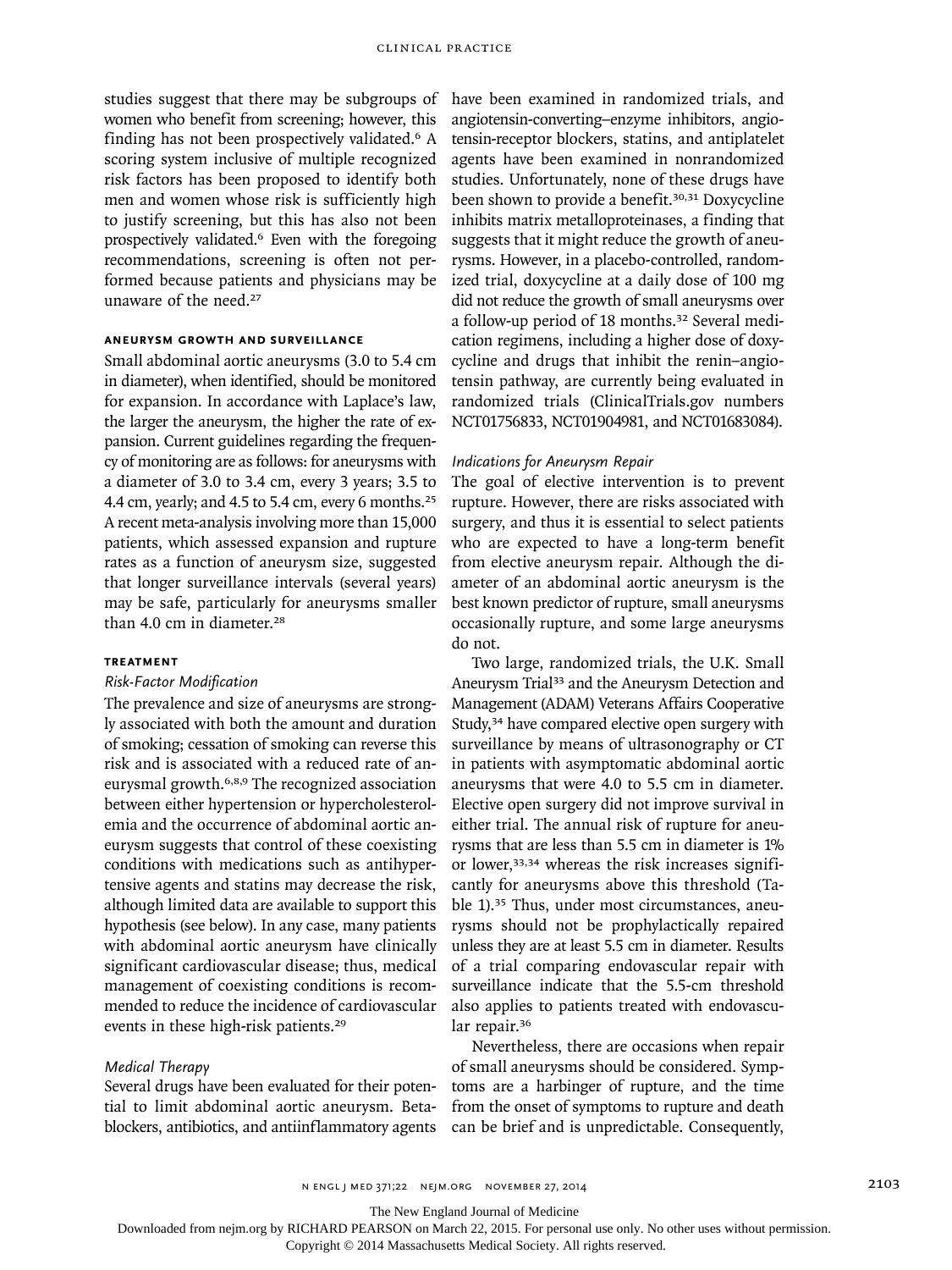| Table 1. Annual Risk of Rupture of Abdominal Aortic<br>Aneurysms.* |                              |
|--------------------------------------------------------------------|------------------------------|
| <b>Aneurysm Size</b>                                               | 1-yr Incidence<br>of Rupture |
|                                                                    | %                            |
| < 5.5 cm                                                           | <1.0                         |
| $5.5 - 5.9$ cm                                                     | 94                           |
| $6.0 - 6.9$ cm                                                     | 10.2                         |
| >7.0 cm                                                            | 32.5                         |

 $*$  Data are from Powell et al.,<sup>33</sup> Lederle et al.,<sup>34</sup> and Lederle et al.<sup>35</sup> The overwhelming majority of study participants were men.

symptomatic aneurysms should be immediately repaired. Pain in the abdomen, back, or flank is the most common symptom, but aneurysms can produce many other symptoms or signs (e.g., hematuria or gastrointestinal hemorrhage); any symptom in a patient with a large aneurysm should be thoroughly evaluated. The rate of growth is another important predictor of rupture; aneurysms that expand by more than 0.5 cm in diameter over a period of 6 months should be considered for repair regardless of the absolute size.<sup>26</sup>

The observations that aneurysms rupture at a smaller size in women than in men and that women have higher rupture-related mortality than men3,37-39 have led some experts to recommend a diameter of 5.0 cm as the threshold for elective intervention in women.25 Because the operative mortality associated with aneurysm repair is also increased among women (who tend to be older than men at the time of presentation and have more complex anatomy), patient selection is important.37,39 Other factors that are associated with an increased risk of rupture and may prompt repair at a threshold of less than 5.5 cm include the presence of a saccular aneurysm (most aneurysms are fusiform) and a family history of abdominal aortic aneurysm.40 The decision to pursue elective repair must take into account not only the risk of rupture but also the patient's operative risk and predicted longevity.<sup>41</sup>

# *Interventions for Aneurysm Repair*

Two approaches to repairing aneurysms are currently available: open repair (performed since the 1950s) and endovascular repair (first performed in 1987).<sup>42,43</sup> Open repair requires an abdominal or flank incision; vessels above and below the aneurysm are controlled, and the aneurysm sac is opened with interposition of a synthetic graft (Fig. 1A). The 30-day mortality has remained on average between 4% and 5% for the past 20 years, although mortality as low as 2% has been reported; the hospital stay is on average 9 days, and full recovery takes weeks to months. Endovascular repair, a less invasive approach, involves the intraluminal introduction of a covered stent through the femoral and iliac arteries; the stent functions as a sleeve that passes through the aneurysm sac, anchoring in the normal aorta above the aneurysm and in the iliac arteries below the aneurysm (Fig. 1B). Endovascular repair can be performed percutaneously with the patient under local anesthesia; the 30-day mortality is approximately 1%, the hospital stay is on average 3 days, and full recovery usually occurs over a period of days to weeks. To be eligible for endovascular repair, a patient must have appropriate anatomy, including iliac vessels that are of sufficient size to allow introduction of the graft and an aortic neck above the aneurysm that allows anchorage of the proximal graft without covering the renal arteries (Fig. S1 in the Supplementary Appendix, available with the full text of this article at NEJM .org). Thus, with existing techniques, there are some infrarenal aneurysms that are not amenable to endovascular repair because of anatomical constraints. Endovascular repair is performed by a variety of interventionalists.

The use of endovascular repair has grown steadily in the United States, and this procedure is currently performed in more than 75% of patients undergoing surgical intervention for abdominal aortic aneurysm (Fig. 2), with a portion of the remaining patients having unsuitable anatomy. Three major randomized trials have compared open repair with endovascular repair, each with a follow-up period of 7 to 10 years: the U.K. Endovascular Aneurysm Repair 1 (EVAR 1) trial,<sup>44</sup> the Dutch Randomized Endovascular Aneurysm Management (DREAM) trial,<sup>45</sup> and the Open versus Endovascular Repair (OVER) Veterans Affairs Cooperative Study.46 The findings of all three trials were similar (see Table S1 in the Supplementary Appendix). Endovascular repair confers an initial survival benefit; however, this benefit disappears over a period of 1 to 3 years. Endovascular repair and open repair are associated with similar mortality over the long term (8 to 10 years).

2104 **N ENGL J MED 371;22 NEJM.ORG NOVEMBER 27, 2014** 

The New England Journal of Medicine

Downloaded from nejm.org by RICHARD PEARSON on March 22, 2015. For personal use only. No other uses without permission.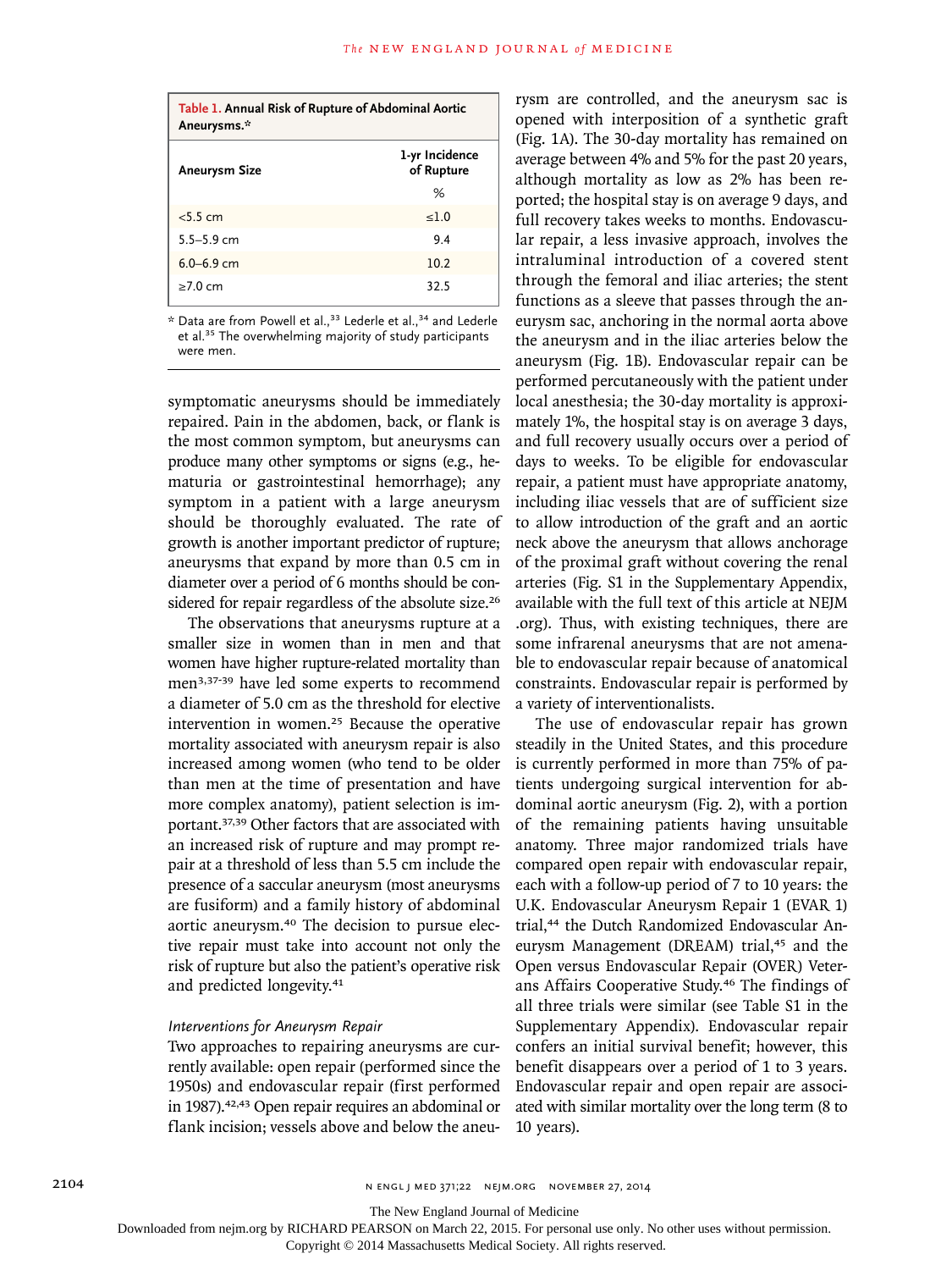

With open repair (Panel A), vessels above and below the aneurysm are controlled. The aneurysm sac is opened with interposition of a synthetic graft that is sutured proximally and distally to the normal aorta. With endovascular repair (Panel B), a covered stent is introduced intraluminally through the femoral and iliac arteries. The stent functions as a sleeve that bridges the aneurysm sac, anchoring in the normal aorta above the aneurysm and in the iliac arteries below.

Among patients who underwent endovascular repair in the three trials, approximately 20 to 30% required a secondary intervention during the next 6 years. Reintervention is often related to the development of endoleaks, which reperfuse the aneurysm and lead to continued aneurysm expansion. The vast majority of reinterventions for endovascular repair are percutaneous or require a groin incision; however, conversion to open repair is necessary in 2 to 4% of patients (Table S1 in the Supplementary Appendix). Late ruptures after endovascular repair were reported in each of the trials. The incidence was highest in the trial that began the earliest, the EVAR 1 trial (4.0%, vs. 0.6 and 1.4% in the more recent trials). Late ruptures typically occur in patients who have not undergone postoperative monitoring or those for whom a decision has been made not to reintervene. Because of the potential for reperfusion and the associated risk of aneurysm rupture,<sup>47</sup>

patients who have undergone endovascular repair require long-term surveillance by means of CT or ultrasonography (at institutions with appropriate expertise), which is recommended at 1 month and 12 months after the intervention and yearly thereafter.<sup>25</sup>

Patients who have undergone open surgery may also require other surgical interventions for complications related to the procedure, such as ventral hernia or adhesions. In the DREAM and OVER trials, which included assessment of these complications, approximately 20% of patients who underwent open repair required a second operation. In the DREAM trial, a secondary intervention was significantly less common after open repair than after endovascular repair (17% vs. 28%); however, in the OVER trial, there was no significant difference between groups (18% open vs. 22% endovascular). After open repair, CT monitoring for new or recurrent aneurysmal disease is recommended at 5-year intervals.<sup>25</sup>

n engl j med 371;22 nejm.org november 27, 2014 2105

The New England Journal of Medicine

Downloaded from nejm.org by RICHARD PEARSON on March 22, 2015. For personal use only. No other uses without permission.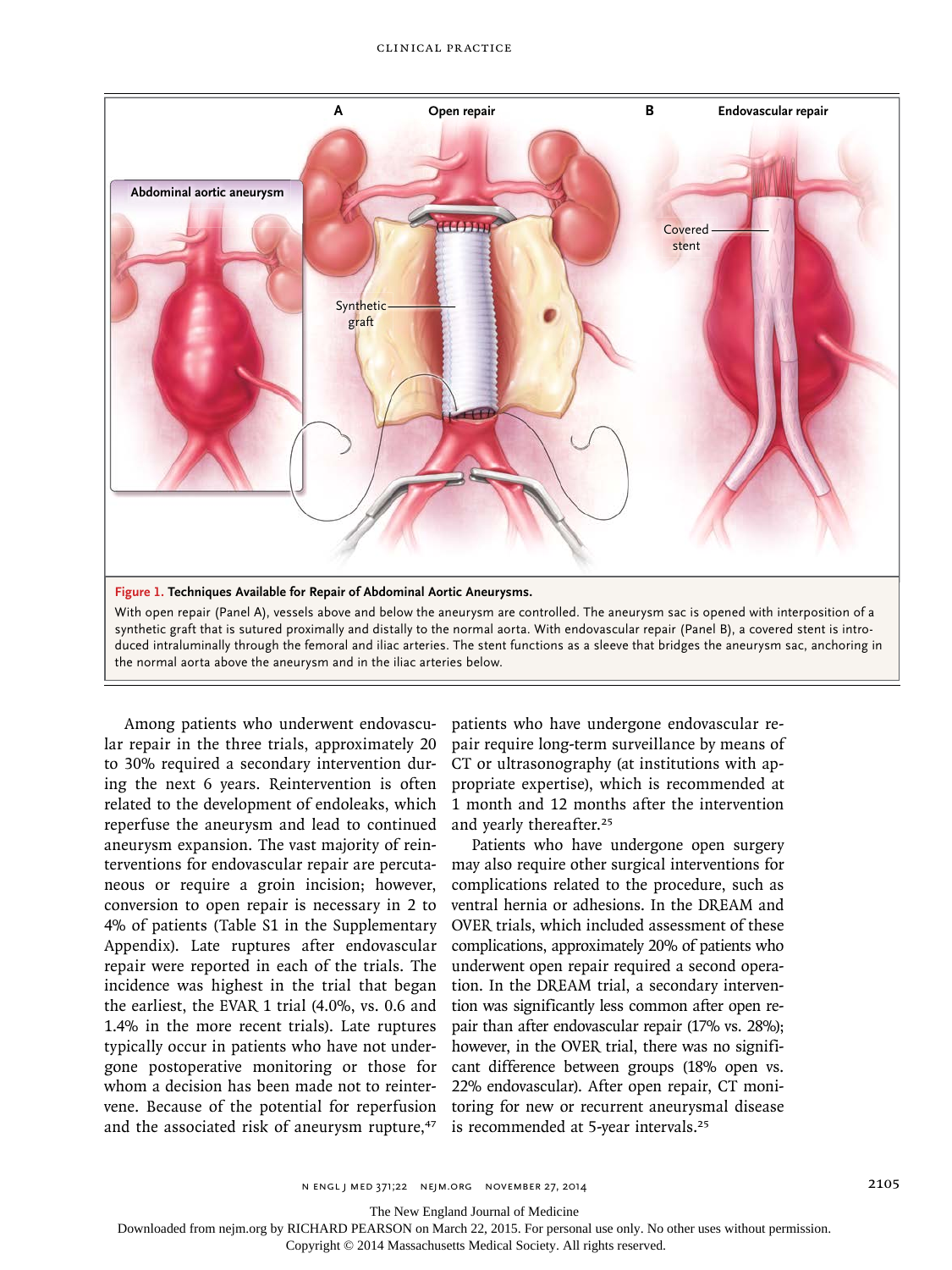

Data are based on the Nationwide Inpatient Sample, the largest all-payer database of U.S. inpatient care. It includes a stratified 20% random sample of all nonfederal inpatient hospital admissions.

#### Areas of Uncertainty

Recent technological advances in endovascular repair have made it an option for a larger proportion of patients; these advances include lower-profile grafts that can traverse diseased iliac arteries, fenestrated grafts (with holes to maintain renal blood flow) that can be used to treat aneurysms near the renal arteries (Fig. S2 in the Supplementary Appendix), and grafts with branches to the mesenteric and renal vessels for repair of suprarenal and thoracoabdominal aneurysms. Evaluation of long-term outcomes is necessary to determine the benefit of these newer strategies. More data are needed to improve the identification of patients most likely to benefit from screening and also from surgical intervention. Measures of wall stress by means of CT or MRI have been proposed to refine prediction of the risk of rupture, but further study is needed to determine whether these tests are warranted and if so, when they should be performed.48 Randomized trials are in progress to determine whether doxycycline or other pharmacologic therapies can reduce or prevent the growth of aneurysms.

#### Guidelines

Guidelines have been published regarding screening, surveillance, and treatment of abdominal aortic aneurysms; however, there are inconsistencies, as described in this review. Recommendations that are consistent include screening at least once in men 65 to 75 years of age who have ever smoked and repair of aneurysms with an aortic diameter of 5.5 cm or larger in patients with an acceptable risk.20,25,26,49

#### CONCLUSIONS AND **RECOMMENDATIONS**

The woman described in the vignette has lower abdominal pain and a 5.6-cm infrarenal aneurysm. It is essential to prove that the aneurysm is not the cause of her abdominal pain. The patient should be treated with antibiotics for diverticulitis and followed for pain resolution (which would provide support for this disorder as the cause of the pain). Once the diverticulitis has resolved, the aneurysm should be expeditiously repaired, because the risk of rupture for an aneurysm of this diameter is nearly 10% during the next year. The choice between endovascular repair and open repair should be individualized and made after a thorough evaluation with consideration of anatomy, patient age, preoperative risk, and patient preference. Given this patient's age and obesity, I would recommend endovascular repair over open surgery if her anatomy is appropriate. After endovascular repair, the graft should be monitored at 1 month and 12 months and on a yearly basis thereafter. The patient should be counseled to stop smoking and offered smoking-cessation treatment. Furthermore, she should be treated for hypertension and hypercholesterolemia, especially because patients with either or both of these conditions are at increased risk for other cardiovascular events.

Dr. Kent reports receiving consulting fees from Medtronic and holding a patent on methods for treating aneurysms. No other potential conflict of interest relevant to this article was reported.

Disclosure forms provided by the author are available with the full text of this article at NEJM.org.

I thank Dr. Jason Wiseman for his extensive efforts in the preparation and review of an earlier version of this manuscript and Dr. Paul Rathouz for his statistical assistance.

The New England Journal of Medicine

Downloaded from nejm.org by RICHARD PEARSON on March 22, 2015. For personal use only. No other uses without permission.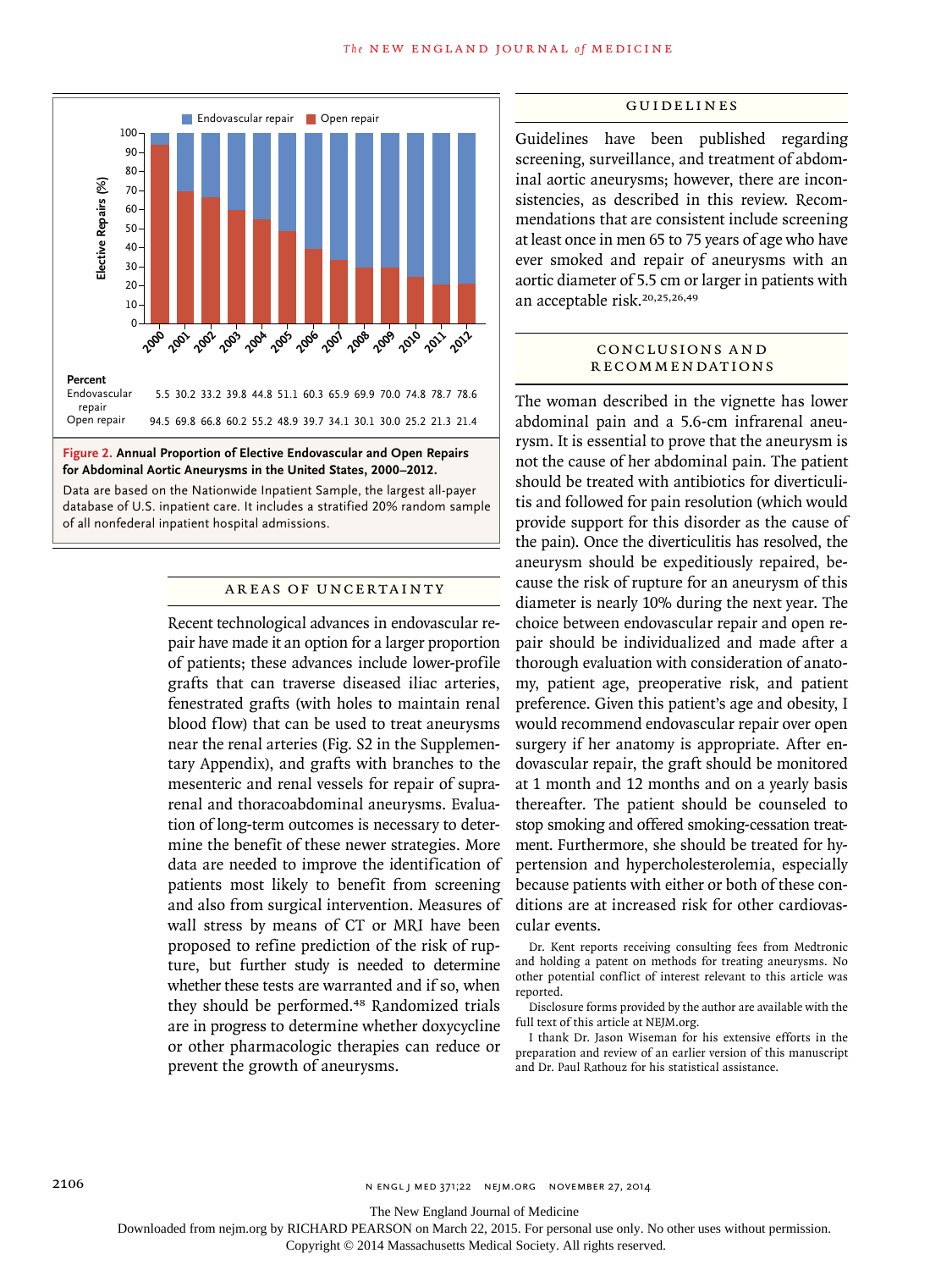#### **References**

**1.** Szilagyi DE, Smith RF, DeRusso FJ, Elliott JP, Sherrin FW. Contribution of abdominal aortic aneurysmectomy to prolongation of life. Ann Surg 1966;164:678- 99.

**2.** Powell JT, Greenhalgh RM. Small abdominal aortic aneurysms. N Engl J Med 2003;348:1895-901.

**3.** Brown LC, Powell JT. Risk factors for aneurysm rupture in patients kept under ultrasound surveillance. Ann Surg 1999; 230:289-96.

**4.** Jongkind V, Yeung KK, Akkersdijk GJM, et al. Juxtarenal aortic aneurysm repair. J Vasc Surg 2010;52:760-7.

**5.** Ailawadi G, Eliason JL, Upchurch GR Jr. Current concepts in the pathogenesis of abdominal aortic aneurysm. J Vasc Surg 2003;38:584-8.

**6.** Kent KC, Zwolak RM, Egorova NN, et al. Analysis of risk factors for abdominal aortic aneurysm in a cohort of more than 3 million individuals. J Vasc Surg 2010; 52:539-48.

**7.** Bengtsson H, Bergqvist D, Sternby NH. Increasing prevalence of abdominal aortic aneurysms: a necropsy study. Eur J Surg 1992;158:19-23.

**8.** Forsdahl SH, Singh K, Solberg S, Jacobsen BK. Risk factors for abdominal aortic aneurysms: a 7-year prospective study: the Tromsø Study, 1994-2001. Circulation 2009;119:2202-8.

**9.** Brady AR, Thompson SG, Fowkes FGR, Greenhalgh RM, Powell JT. Abdominal aortic aneurysm expansion: risk factors and time intervals for surveillance. Circulation 2004;110:16-21.

**10.** Blanchard JF. Epidemiology of abdominal aortic aneurysms. Epidemiol Rev 1999;21:207-21.

**11.** Reddy HK, Koshy SKG, Wasson S, et al. Adaptive-outward and maladaptiveinward arterial remodeling measured by intravascular ultrasound in hyperhomocysteinemia and diabetes. J Cardiovasc Pharmacol Ther 2006;11:65-76.

**12.** Svensjö S, Björck M, Gürtelschmid M. Low prevalence of abdominal aortic aneurysm among 65-year-old Swedish men indicates a change in the epidemiology of the disease. Circulation 2011;124:1118- 23.

**13.** Norman PE, Jamrozik K, Lawrence-Brown MM, et al. Population based randomised controlled trial on impact of screening on mortality from abdominal aortic aneurysm. BMJ 2004;329:1259. [Erratum, BMJ 2005;330:596.]

**14.** Lindholt JS, Juul S, Fasting H, Henneberg EW. Screening for abdominal aortic aneurysms: single centre randomised controlled trial. BMJ 2005;330:750. [Erratum, BMJ 2005;331:876.]

**15.** Ashton HA, Buxton MJ, Day NE, et al. The Multicentre Aneurysm Screening Study (MASS) into the effect of abdominal aortic aneurysm screening on mortality in men: a randomised controlled trial. Lancet 2002;360:1531-9.

**16.** Lederle FA. The rise and fall of abdominal aortic aneurysm. Circulation 2011; 124:1097-9.

**17.** National Center for Injury Prevention and Control. WISQARS leading causes of death reports, 1999-2007. Atlanta: Centers for Disease Control and Prevention (http://webappa.cdc.gov/sasweb/ncipc/ leadcaus10.html).

**18.** O'Sullivan JP. The coroner's necropsy in sudden death: an under-used source of epidemiological information. J Clin Pathol 1996;49:737-40.

**19.** Go AS, Mozaffarian D, Roger VL, et al. Heart disease and stroke statistics — 2013 update: a report from the American Heart Association. Circulation 2013; 127(1):e6-e245.

**20.** Fleming C, Whitlock EP, Beil TL, Lederle FA. Screening for abdominal aortic aneurysm: a best-evidence systematic review for the U.S. Preventive Services Task Force. Ann Intern Med 2005;142:203-11.

**21.** Lindholt JS, Norman P. Screening for abdominal aortic aneurysm reduces overall mortality in men: a meta-analysis of the mid- and long-term effects of screening for abdominal aortic aneurysms. Eur J Vasc Endovasc Surg 2008;36:167-71.

**22.** NHS abdominal aortic aneurysm screening programme. London: National Health Service, 2013 (http://aaa.screening .nhs.uk).

**23.** Screening for abdominal aortic aneurysm. Rockville, MD: U.S. Preventive Services Task Force, June 2014 (http://www .uspreventiveservicestaskforce.org/Page/ Topic/recommendation-summary/

abdominal-aortic-aneurysm-screening). **24.** Abdominal aortic aneurysm screening. Baltimore: Medicare.gov, 2014 (http://www.medicare.gov/coverage/

ab-aortic-aneurysm-screening.html). **25.** Chaikof EL, Brewster DC, Dalman RL,

et al. SVS practice guidelines for the care of patients with an abdominal aortic aneurysm: executive summary. J Vasc Surg 2009;50:880-96.

**26.** Hirsch AT, Haskal ZJ, Hertzer NR, et al. ACC/AHA 2005 Practice Guidelines for the management of patients with peripheral arterial disease (lower extremity, renal, mesenteric, and abdominal aortic): a collaborative report from the American Association for Vascular Surgery/Society for Vascular Surgery, Society for Cardiovascular Angiography and Interventions, Society for Vascular Medicine and Biology, Society of Interventional Radiology, and the ACC/AHA Task Force on Practice Guidelines (Writing Committee to Develop Guidelines for the Management of Patients With Peripheral Arterial Disease): endorsed by the American Association of Cardiovascular and Pulmonary Rehabilitation; National Heart, Lung, and Blood Institute; Society for Vascular Nursing; TransAtlantic Inter-Society Consensus; and Vascular Disease Foundation. Circulation 2006;113(11):e463e-654.

**27.** Shreibati JB, Baker LC, Hlatky MA, Mell MW. Impact of the Screening Abdominal Aortic Aneurysms Very Efficiently (SAAAVE) Act on abdominal ultrasonography use among Medicare beneficiaries. Arch Intern Med 2012;172:1456-62.

**28.** The RESCAN Collaborators. Surveillance intervals for small abdominal aortic aneurysms: a meta-analysis. JAMA 2013; 309:806-13.

**29.** Heart Protection Study Collaborative Group. Randomized trial of the effects of cholesterol-lowering with simvastatin on peripheral vascular and other major vascular outcomes in 20,536 people with peripheral arterial disease and other highrisk conditions. J Vasc Surg 2007;45: 645-54.

**30.** Golledge J, Norman PE. Current status of medical management for abdominal aortic aneurysm. Atherosclerosis 2011;217:57-63.

**31.** Lederle FA. Abdominal aortic aneurysm: still no pill. Ann Intern Med 2013; 159:852-3.

**32.** Meijer CA, Stijnen T, Wasser MNJM, Hamming JF, van Bockel JH, Lindeman JHN. Doxycycline for stabilization of abdominal aortic aneurysms: a randomized trial. Ann Intern Med 2013;159:815-23.

**33.** Powell JT, Brown LC, Forbes JF, et al. Final 12-year follow-up of surgery versus surveillance in the UK Small Aneurysm Trial. Br J Surg 2007;94:702-8.

**34.** Lederle FA, Wilson SE, Johnson GR, et al. Immediate repair compared with surveillance of small abdominal aortic aneurysms. N Engl J Med 2002;346:1437-44.

**35.** Lederle FA, Johnson GR, Wilson SE, et al. Rupture rate of large abdominal aortic aneurysms in patients refusing or unfit for elective repair. JAMA 2002;287:2968-72.

**36.** Cao P, De Rango P, Verzini F, Parlani G, Romano L, Cieri E. Comparison of surveillance versus aortic endografting for small aneurysm repair (CAESAR): results from a randomised trial. Eur J Vasc Endovasc Surg 2011;41:13-25.

**37.** Dillavou ED, Muluk SC, Makaroun MS. A decade of change in abdominal aortic aneurysm repair in the United States: have we improved outcomes equal-

The New England Journal of Medicine

Downloaded from nejm.org by RICHARD PEARSON on March 22, 2015. For personal use only. No other uses without permission.